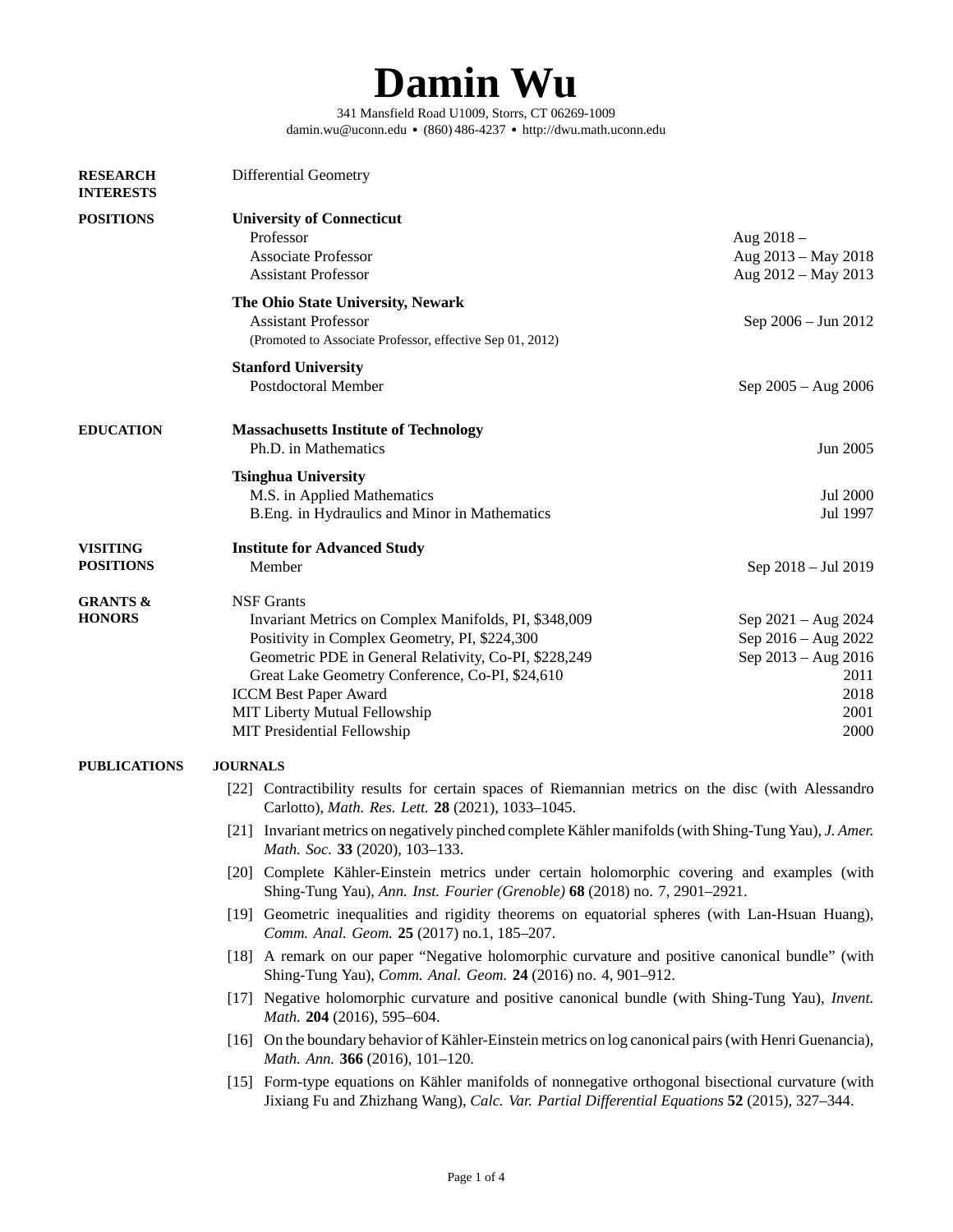- [14] The equality case of the Penrose inequality for asymptotic flat graphs (with Lan-Hsuan Huang), *Trans. Amer. Math. Soc.* **367** (2015), 31–47.
- [13] Hypersurfaces with nonnegative scalar curvature (with Lan-Hsuan Huang), *J. Differential Geom.* **95** (2013), 249–278.
- [12] An example of compact Kähler manifold with nonnegative quadratic bisectional curvature (with Qun Li and Fangyang Zheng), *Proc. Amer. Math. Soc.* **141** (2013), 2117–2126.
- [11] Semilinear equations, the *γ<sup>k</sup>* function, and generalized Gauduchon metrics (with Jixiang Fu and Zhizhang Wang), *J. Eur. Math. Soc. (JEMS)* **15** (2013), 659–680.
- [10] Picard number, holomorphic sectional curvature, and ampleness (with Pit-Mann Wong and Shing-Tung Yau), *Proc. Amer. Math. Soc.* **140** (2012), 621–626.
- [9] The existence of *k*-convex hypersurface with prescribed mean curvature (with Fei Han and Xi-Nan Ma), *Calc. Var. Partial Differential Equations* **42** (2011), 43–72.
- [8] Form-type Calabi-Yau equations (with Jixiang Fu and Zhizhang Wang), *Math. Res. Lett.* **17** (2010), 887–903.
- [7] Rigidity theorems on hemispheres in non-positive space forms (with Lan-Husan Huang), *Comm. Anal. Geom.* **18** (2010), 339–363.
- [6] A second order estimate for complex Hessian equations on a compact Kähler manifold (with Zuoliang Hou and Xi-Nan Ma), *Math. Res. Lett.* **17** (2010), 547–561.
- [5] A constant rank theorem for Hermitian k-convex solutions of complex Laplace equations (with Fei Han and Xi-Nan Ma), *Methods Appl. Anal.* **16** (2009), 263–290.
- [4] Good Kähler metric with prescribed singularities, *Asian J. Math.* **13** (2009), 131–150.
- [3] A degenerate Monge-Ampère equation and the boundary classes of Kähler cones (with Shing-Tung Yau and Fangyang Zheng), *Math. Res. Lett.* **16** (2009), 365–374.
- [2] Kähler-Einstein metrics of negative Ricci curvature on general quasi-projective manifolds, *Comm. Anal. Geom.* **16** (2008), 395–435.
- [1] Higher canonical asymptotics of Kähler-Einstein metrics on quasi-projective manifolds, *Comm. Anal. Geom.* **14** (2006), 795–845.

## **EXPOSITION**

**PH.D. STUDENTS**

**ACADEMIC**

[1] Some negatively curved complex geometry (with Shing-Tung Yau), to appear in *Proceedings of the 8th International Congress of Chinese Mathematicians (ICCM)*.

| <b>ADVISING</b><br>Fall $2021 -$<br>Tala Sadat Yasenpoor<br>Gunhee Cho<br>Ph.D. 2021<br>(currently Visiting Assistant Professor at UC Santa Barbara)<br>Ph.D. 2020<br>Junqing Jenn Qian<br>(currently Visiting Assistant Professor at Univ. of New Mexico)<br><b>POSTDOCTORAL FELLOWS</b><br>Fall $2020 -$<br>Robert Xin Dong<br>Co-organizer of Conferences<br>2020, 2017, 2016<br><b>UConn Geometry Day</b><br>Jul 2018<br>UConn Summer School on Minimal Surfaces, Flows, and Relativity<br>Fall 2013<br>UConn Semester in Differential Geometry<br>Great Lake Geometry Conferences, The Ohio State University<br>2012, 2011<br>Differential Geometry Seminar at OSU<br>$2006 - 2012$<br>Jun-Jul 2011<br>Workshop on Differential Geometry, Fudan University, China<br>Geometry Seminar at Stanford<br>$2005 - 2006$ | ледицине        | 11.D. JI UDENIJ |  |
|-------------------------------------------------------------------------------------------------------------------------------------------------------------------------------------------------------------------------------------------------------------------------------------------------------------------------------------------------------------------------------------------------------------------------------------------------------------------------------------------------------------------------------------------------------------------------------------------------------------------------------------------------------------------------------------------------------------------------------------------------------------------------------------------------------------------------|-----------------|-----------------|--|
|                                                                                                                                                                                                                                                                                                                                                                                                                                                                                                                                                                                                                                                                                                                                                                                                                         |                 |                 |  |
|                                                                                                                                                                                                                                                                                                                                                                                                                                                                                                                                                                                                                                                                                                                                                                                                                         |                 |                 |  |
|                                                                                                                                                                                                                                                                                                                                                                                                                                                                                                                                                                                                                                                                                                                                                                                                                         |                 |                 |  |
|                                                                                                                                                                                                                                                                                                                                                                                                                                                                                                                                                                                                                                                                                                                                                                                                                         |                 |                 |  |
|                                                                                                                                                                                                                                                                                                                                                                                                                                                                                                                                                                                                                                                                                                                                                                                                                         |                 |                 |  |
|                                                                                                                                                                                                                                                                                                                                                                                                                                                                                                                                                                                                                                                                                                                                                                                                                         |                 |                 |  |
|                                                                                                                                                                                                                                                                                                                                                                                                                                                                                                                                                                                                                                                                                                                                                                                                                         |                 |                 |  |
|                                                                                                                                                                                                                                                                                                                                                                                                                                                                                                                                                                                                                                                                                                                                                                                                                         | <b>SERVICES</b> |                 |  |
|                                                                                                                                                                                                                                                                                                                                                                                                                                                                                                                                                                                                                                                                                                                                                                                                                         |                 |                 |  |
|                                                                                                                                                                                                                                                                                                                                                                                                                                                                                                                                                                                                                                                                                                                                                                                                                         |                 |                 |  |
|                                                                                                                                                                                                                                                                                                                                                                                                                                                                                                                                                                                                                                                                                                                                                                                                                         |                 |                 |  |
|                                                                                                                                                                                                                                                                                                                                                                                                                                                                                                                                                                                                                                                                                                                                                                                                                         |                 |                 |  |
|                                                                                                                                                                                                                                                                                                                                                                                                                                                                                                                                                                                                                                                                                                                                                                                                                         |                 |                 |  |
|                                                                                                                                                                                                                                                                                                                                                                                                                                                                                                                                                                                                                                                                                                                                                                                                                         |                 |                 |  |
|                                                                                                                                                                                                                                                                                                                                                                                                                                                                                                                                                                                                                                                                                                                                                                                                                         |                 |                 |  |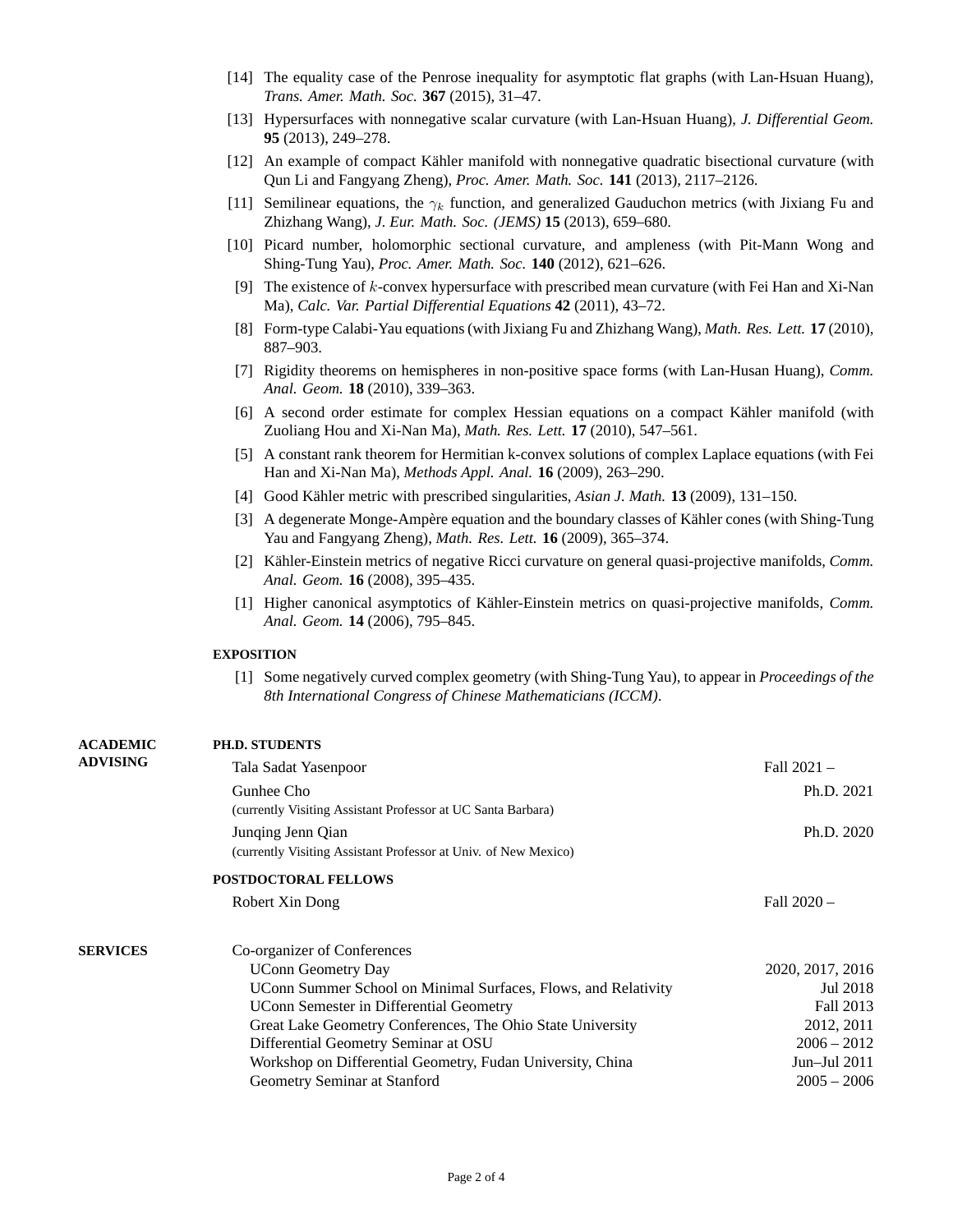|                                    | UConn Math Department / College of Liberal Arts and Science (CLAS)<br>Promotion, Tenure, and Reappointment (PTR) Dossier Committee                                                                                                                                                                                                                                                                                                                                                                                                                                                     | $2020 - 2021$                 |  |  |
|------------------------------------|----------------------------------------------------------------------------------------------------------------------------------------------------------------------------------------------------------------------------------------------------------------------------------------------------------------------------------------------------------------------------------------------------------------------------------------------------------------------------------------------------------------------------------------------------------------------------------------|-------------------------------|--|--|
|                                    | Assistant Research Professor (ARP) Search Committee, Chair<br><b>CLAS Implementation Committee</b>                                                                                                                                                                                                                                                                                                                                                                                                                                                                                     | $2019 - 2020$<br>2020         |  |  |
|                                    | The Tenure-Track Hiring Committee                                                                                                                                                                                                                                                                                                                                                                                                                                                                                                                                                      | 2020                          |  |  |
|                                    | Graduate Program Committee                                                                                                                                                                                                                                                                                                                                                                                                                                                                                                                                                             | $2017 - 2018$                 |  |  |
|                                    | <b>Graduate Admission Committee</b>                                                                                                                                                                                                                                                                                                                                                                                                                                                                                                                                                    | $2017 - 2018$                 |  |  |
|                                    | Tenure-track Faculty Mentor                                                                                                                                                                                                                                                                                                                                                                                                                                                                                                                                                            | $2017 - 2018$                 |  |  |
|                                    | Undergraduate Honors Academic Advisor                                                                                                                                                                                                                                                                                                                                                                                                                                                                                                                                                  | $2016 - 2018$                 |  |  |
|                                    | Complex Area Courses Coordinator                                                                                                                                                                                                                                                                                                                                                                                                                                                                                                                                                       | $2015 -$                      |  |  |
|                                    | Undergraduate Program Committee                                                                                                                                                                                                                                                                                                                                                                                                                                                                                                                                                        | $2016 - 2017$ , $2013 - 2015$ |  |  |
|                                    | First Year Advisor                                                                                                                                                                                                                                                                                                                                                                                                                                                                                                                                                                     | $2015 - 2017$                 |  |  |
|                                    | Colloquium Committee                                                                                                                                                                                                                                                                                                                                                                                                                                                                                                                                                                   | $2013 - 2016$                 |  |  |
|                                    | Michael Neumann Dissertation Award Committee                                                                                                                                                                                                                                                                                                                                                                                                                                                                                                                                           | 2015                          |  |  |
|                                    | Regional Campus Committee                                                                                                                                                                                                                                                                                                                                                                                                                                                                                                                                                              | $2012 - 2015$                 |  |  |
|                                    | <b>Grant Reviewer</b>                                                                                                                                                                                                                                                                                                                                                                                                                                                                                                                                                                  |                               |  |  |
|                                    | <b>NSF Panelist</b>                                                                                                                                                                                                                                                                                                                                                                                                                                                                                                                                                                    | 2018, 2017                    |  |  |
|                                    | <b>NSA-AMS External Reviewer</b>                                                                                                                                                                                                                                                                                                                                                                                                                                                                                                                                                       | 2015                          |  |  |
|                                    | Refereed or provided quick opinions for Journals (partial list):<br>Acta Mathematica                                                                                                                                                                                                                                                                                                                                                                                                                                                                                                   |                               |  |  |
|                                    | <b>Advances in Mathematics</b>                                                                                                                                                                                                                                                                                                                                                                                                                                                                                                                                                         |                               |  |  |
|                                    | American Journal of Mathematics                                                                                                                                                                                                                                                                                                                                                                                                                                                                                                                                                        |                               |  |  |
|                                    | Bulletin of the London Mathematica Society                                                                                                                                                                                                                                                                                                                                                                                                                                                                                                                                             |                               |  |  |
|                                    | Calculus of Variations and Partial Differential Equations                                                                                                                                                                                                                                                                                                                                                                                                                                                                                                                              |                               |  |  |
|                                    | Communications in Analysis and Geometry                                                                                                                                                                                                                                                                                                                                                                                                                                                                                                                                                |                               |  |  |
|                                    | Compositio Mathematica                                                                                                                                                                                                                                                                                                                                                                                                                                                                                                                                                                 |                               |  |  |
|                                    | Geometry and Topology                                                                                                                                                                                                                                                                                                                                                                                                                                                                                                                                                                  |                               |  |  |
|                                    | <b>International Mathematics Research Notices</b>                                                                                                                                                                                                                                                                                                                                                                                                                                                                                                                                      |                               |  |  |
|                                    | Journal of Differential Geometry                                                                                                                                                                                                                                                                                                                                                                                                                                                                                                                                                       |                               |  |  |
|                                    | Journal of the London Mathematical Society<br><b>Mathematical Research Letters</b>                                                                                                                                                                                                                                                                                                                                                                                                                                                                                                     |                               |  |  |
|                                    | Mathematische Annalen                                                                                                                                                                                                                                                                                                                                                                                                                                                                                                                                                                  |                               |  |  |
|                                    | Pacific Journal of Mathematics                                                                                                                                                                                                                                                                                                                                                                                                                                                                                                                                                         |                               |  |  |
|                                    | Proceedings of the American Mathematical Society                                                                                                                                                                                                                                                                                                                                                                                                                                                                                                                                       |                               |  |  |
|                                    | Proceedings of the London Mathematical Society                                                                                                                                                                                                                                                                                                                                                                                                                                                                                                                                         |                               |  |  |
|                                    | The Journal of Geometric Analysis                                                                                                                                                                                                                                                                                                                                                                                                                                                                                                                                                      |                               |  |  |
|                                    | Transactions of the American Mathematical Society                                                                                                                                                                                                                                                                                                                                                                                                                                                                                                                                      |                               |  |  |
|                                    |                                                                                                                                                                                                                                                                                                                                                                                                                                                                                                                                                                                        |                               |  |  |
| <b>OTHER</b><br><b>SYNERGISTIC</b> | 1) Mentored Jiaying Lucy Cai, a high school student at Philips Exeter Academy, on a research project in<br>Summers 2020 & 2019, which led to her single-author paper arXiv:2010.10259 [math.GM], submitted.                                                                                                                                                                                                                                                                                                                                                                            |                               |  |  |
| <b>ACTIVITIES</b>                  | 2) Designed problems on Geometry and Topology for Yau College Math Contest, May-Jun 2020.                                                                                                                                                                                                                                                                                                                                                                                                                                                                                              |                               |  |  |
|                                    | 3) Delivered talks at the UConn Math Club for undergraduates on Hilbert's 19th Problem in Oct 2019,<br>the Gauss-Bonnet Theorem in Apr 2014, and Liouville's Theorem and Gradients in Nov 2012.                                                                                                                                                                                                                                                                                                                                                                                        |                               |  |  |
|                                    | Hosted the UConn Open House Fairs for the math department to meet high school students and parents,<br>4)<br>and recruit the math majors, Apr & Oct 2014.                                                                                                                                                                                                                                                                                                                                                                                                                              |                               |  |  |
| <b>INVITED TALKS</b>               | AMS Meeting Special Session on Complex Geometry at Purdue University, virtual, Mar 2022<br>Fields Institute Geometric Analysis Colloquium, virtual, Nov 2021<br>Iowa State University, Geometric Analysis Seminar, virtual, Nov 2021<br>AMS Fall Western Sectional Meeting, virtual, Univ of New Mexico, Oct 2021<br>UC San Diego, Seminar, virtual, Nov 2020<br>Analytic Trends in Complex Geometry, Workshop, Taipei, Jun 2019<br>The 8th International Congress of Chinese Mathematicians, Plenary Speaker, Beijing, Jun 2019<br>Rutgers University at Newark, Colloquium, Apr 2019 |                               |  |  |
|                                    | The Spring 2019 Lafayette-Lehigh Geometry-Topology Seminar, Mar 2019                                                                                                                                                                                                                                                                                                                                                                                                                                                                                                                   |                               |  |  |